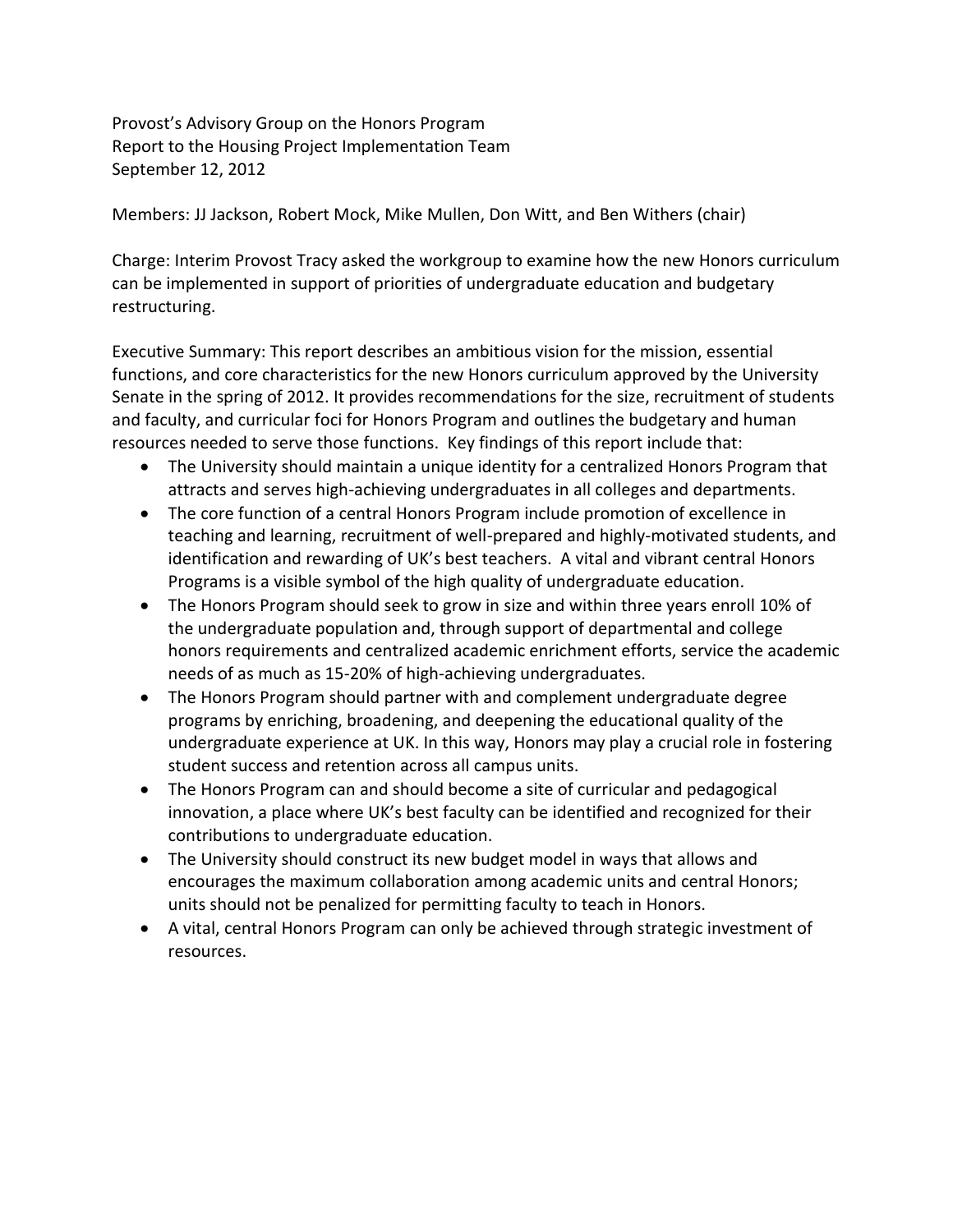# **The University Honors Program (as approved by the Senate in spring 2012)**

The program includes required coursework in UK Core Inquiry, participation in at least one forcredit Honors Experience, a Senior Thesis, and a choice of coursework campus-wide to fulfill the educational goals of the Honors Student. The program is illustrated in the figure below. There are Honors Course expectations across the academic career of the student, a commitment to the Honors Living Learning Community, particularly during the first two years, and opportunities for enhanced advising and co-curricular activities.

# Overview of Proposed UK Honors Program Curriculum

| Freshman                   | Sophomore                 | Junior                    | Senior                  |
|----------------------------|---------------------------|---------------------------|-------------------------|
| 2 Honors Courses for at    | 1 Honors Course and 1     | 1 Honors Course and 1     | Honors 395 Senior       |
| least 6 credit hours in UK | Experience for at least 6 | Experience for at least 6 | Capstone for at least 3 |
| Core: Inquiry.             | credit hours.             | credits hours.            | credit hours.           |

- ◆ Each student will take two Honors Courses in UK Core Inquiry areas (as HON courses or Honors sections of existing UK Core courses), at least two Honors Experience Courses, and the HON 398 Senior Capstone, in addition to 6 other credits in Honors Courses. A total of at least 21 hours is required to graduate from Honors.
- ♦ Honors Courses include Honors Seminars (HON) or Honors courses, sections or options in the major.
- ◆ Honors Experiences include Honors Research, Education Abroad, Service Learning or Community Outreach, or other approved activity. At least two Honors Experiences are required.
- ◆ Honors Students who have not earned advanced placement credit or waiver in writing (via an AP English exam) will also be required to complete an Honors Composition and Communications Course.

Honors Living Learning Community  $\rightarrow$ 

 $\leftarrow$  Honors Advising and Mentoring  $\rightarrow$ 

 $\leftarrow$  Co-curricular activities and opportunities  $\rightarrow$ 

Each Honors Student must complete at least 21 hours in Honors Courses, including at least two Honors Courses in the Intellectual Inquiry area of the UK Core (HON 15X or College Honors courses/sections) and HON 495 – Senior Honors Thesis (or college/departmental equivalent) in order to graduate with Honors.

Additionally, each student is expected to complete an Honors Experience in one of the following areas: Education Abroad, Service Learning or Community Outreach, or Undergraduate Research Experience (HON 352, 353, or 354 or equivalent Honors Course in the major).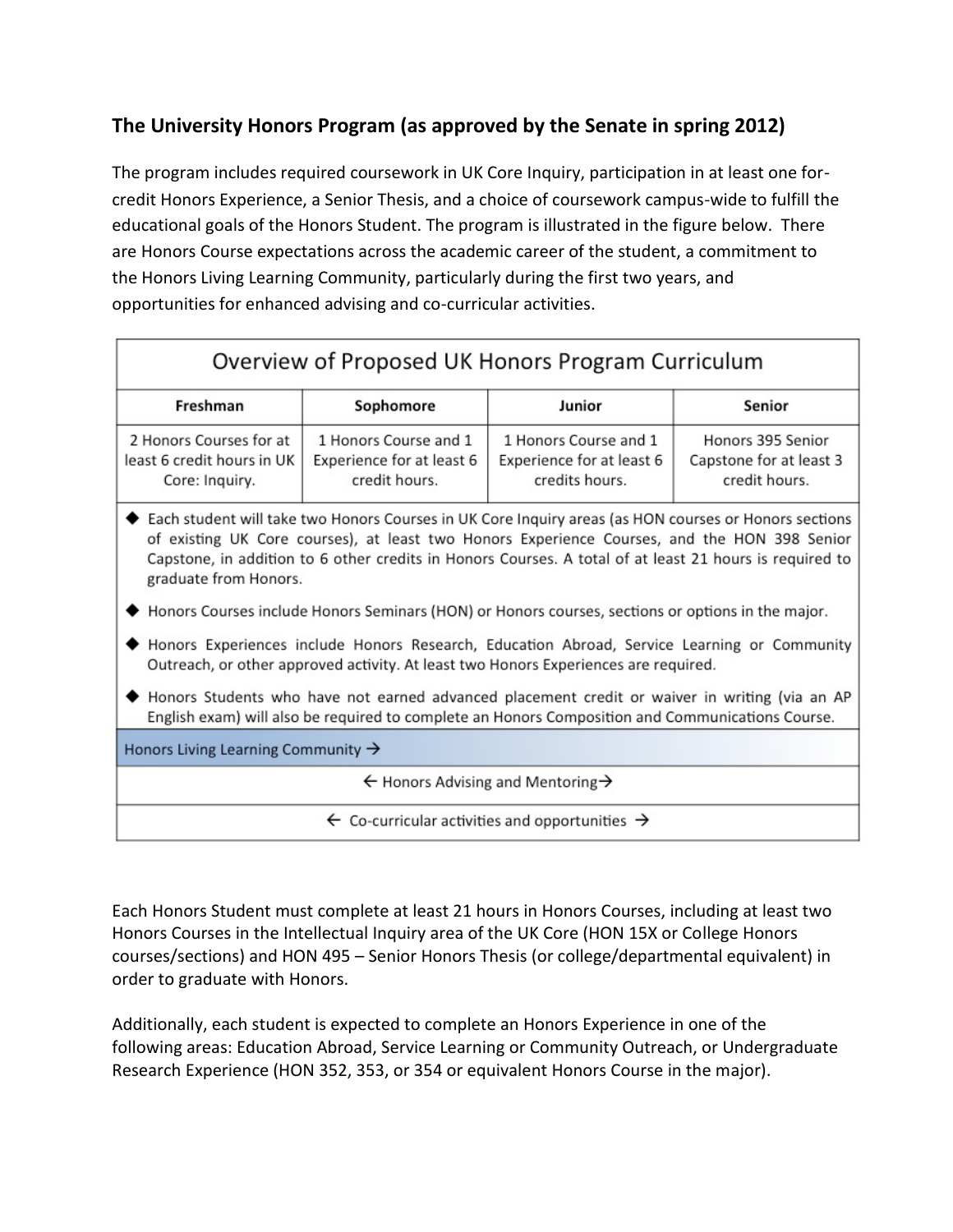# **Drafts of Documents to be Shared with Colleges and Unit Faculty Pertaining to the Honors Program, its Curriculum and Structure**

This appendix contains definitions and information about procedures and policies that will be necessary for colleges and other academic units that wish to create and offer Honors courses. Most of these recommendations are taken from reports of previous faculty committees.

## **I. Honors Courses and Options in the Campus Honors Program**

## *Curricular Flexibility*

Students in the Honors Program will enjoy great flexibility in their course of study. Students will be able to choose from courses specifically in Honors, special courses offered through a department, Honors-only sections of regular department offerings. Students may also opt to meet Honors requirements through service learning, education abroad, or individually-designed undergraduate research experiences. Appropriate graduate courses can be used to satisfy Honors course requirements. Further, graduate courses may be selected as appropriate substitutions for degree requirements, with approval from the Director of Undergraduate Studies for the degree. Students will work with Honors Advisors and their Major Advisors to determine the curricular path that best meets their needs.

## *Honors (HON) Courses*

The Honors Program will offer a number of interdisciplinary HON seminars each semester. These seminars will often meet UK Core or other UK requirements. Departments and Colleges across the university will be encouraged to offer opportunities for their faculty members to offer these innovative courses.

HON prefix courses are offered at lower division (100 and 200) and upper division (300, 400) levels. HON courses have a maximum enrollment of 20 students, are conducted in seminar format, are usually interdisciplinary in content and approach, and have a significant writing component. These courses are for Honors students only.

# *Honors Courses and Sections (H-Sections) in the Majors*

Faculty from all colleges are encouraged to participate in the Honors Program. Primary efforts by college and departments will be to offer honors course in the discipline. Colleges or departments may offer Honors courses that are uniquely Honors (i.e., the course would not have non-honors sections, for example CIS 3XXH). Alternatively, Honors Sections of a course may also be offered, reserving a single section of an existing course for Honors Students only. These courses or sections would be identified using the H suffix (e.g., ANT 311H). Any Honors Student, regardless of major and prerequisites, can take these Honors Courses.

Faculty ideally will teach these Honors courses in-load. Each college will be responsible for determining how to allow for Honors teaching in the departments. For example, a college may allow faculty to teach an Honors course or section once every two years in-load. This will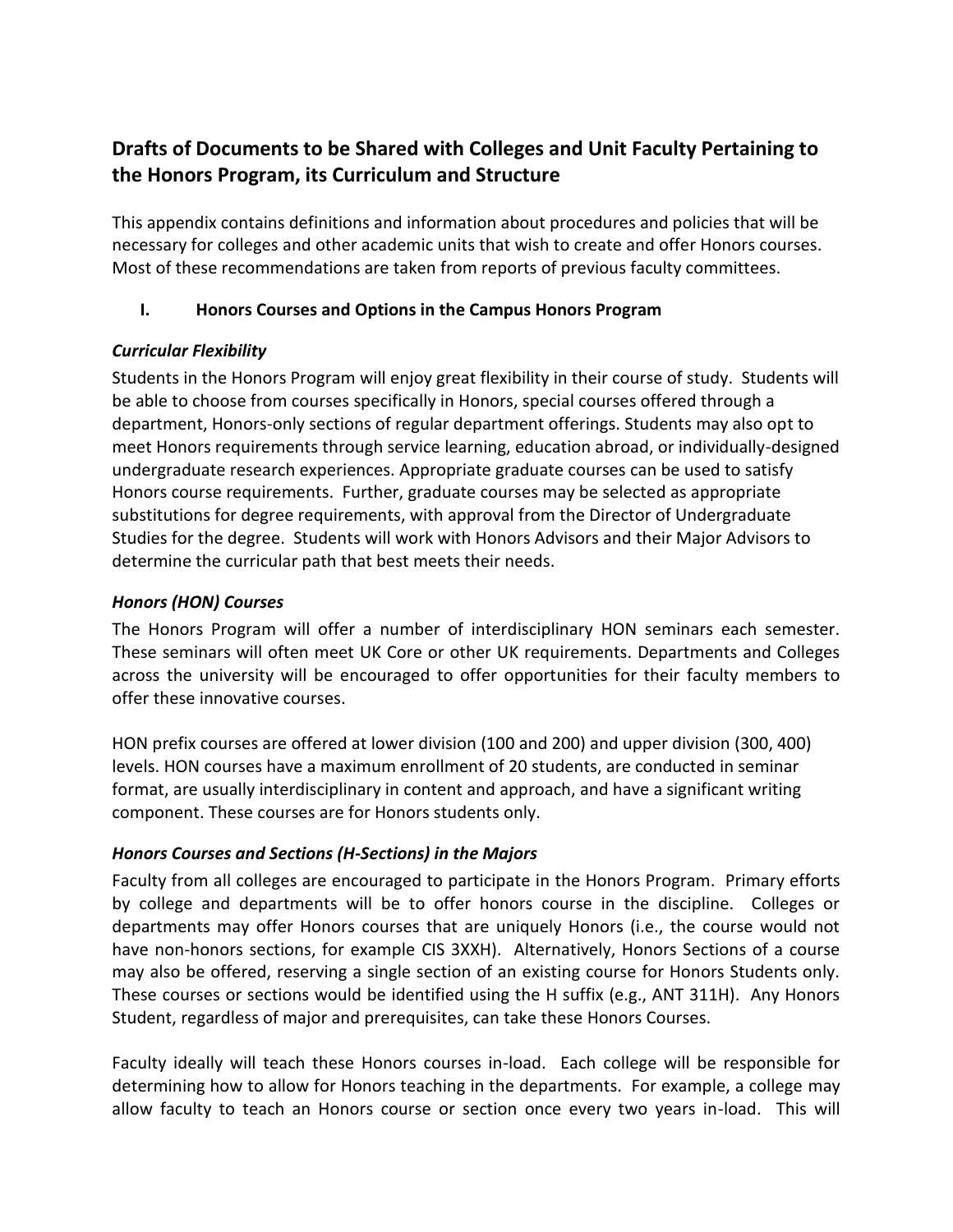provide faculty members regular opportunities to work with the best and brightest students on campus, from all majors, as part of their regular teaching.

Honors courses which carry the prefix of the department or school offering the course should be designed to challenge students in a small class format. Whether offered as stand-alone seminars or breakout sections of large lecture course, these kinds of classes should be limited to Honors students (although in exceptional cases outstanding non-Honors students can be added with permission of the professor). Honors sections and seminars in departments and schools must be taught by regular faculty, not by graduate students or temporary hires. In addition, they must have no more than 30 students, engage students in discussion (usually 25% of the final grade), offer a challenging curriculum, and include a significant communication component appropriate to the discipline (writing, spoken presentation, poster, creative project).

### *Honors Options*

A student may receive Honors credit from a non-Honors course, if an Honors Option Contract is agreed on by the student and instructor, and approved by the Honors Program. These are not separate courses but rather individual contracts made between the professor teaching a regular departmental or college course (regular faculty or distinguished visitor) and an Honors student in the course. They are intended to build relationships between students and faculty, as well as to challenge and engage honors students beyond the requirements of the course.

The Option Contract will spell out the expectations for additional activities to be pursued jointly by the student and instructor during the course of the semester. Student and faculty should discuss and draft an agreement before the student files the contract with Honors. These types of options should involve discussions between the faculty and student outside of the normal class period and often involve supplemental reading, writing, or speaking assignments that build communication skills and knowledge in the subject area. Examples may include a student research paper or laboratory research, readings and discussion sessions sponsored by the faculty member, class presentations, and other approved activities. This will give motivated students the opportunity to craft a unique Honors activity with a faculty in an area of interest for which an Honors course may not exist. (The Honors Option Contract is analogous to the complement of "400G" courses, in which both undergraduate and graduate students may enroll in a 400G class. Graduate students earn graduate credit by contracting with the instructor to complete additional work.)

Some courses have many students who wish to take honors enrichment contracts, too many to accommodate with separate contracts. Those courses can offer a separate breakout section (see #2 above) or can be created as cross-listed courses (listed under both the departmental prefix and HON). Normally, a class that cross-lists as an HON course already affords multiple opportunities for direct interaction between the instructor and students, focuses on developing critical thinking skills, and promotes active learning for all the students. To establish the crosslisting with HON, the instructor should identify generally what the honors aspect of the course will be when submitting the syllabus. Then, during the semester, the instructor and honors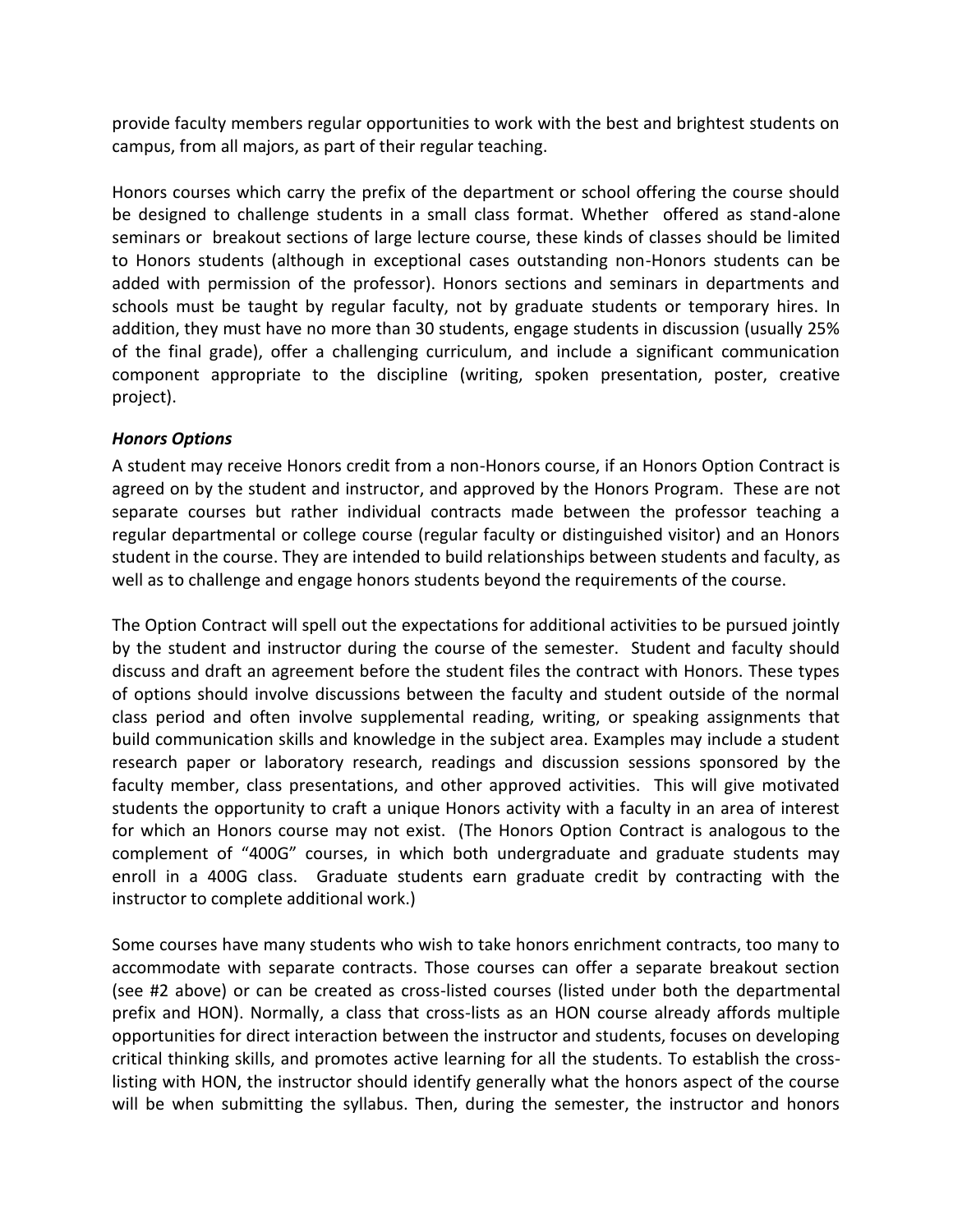students as a group may decide about the specifics of the honors component, keeping in mind that honors credit should involve discussions between the faculty and student outside of the normal class period and often involve supplemental reading, writing, or speaking assignments that build communication skills and knowledge in the subject area. The cross-listing option can work especially well when students need the course for their major, but also wish to obtain honors credit.

An Honors Option contract form is currently being developed.

## **II. Proposed Relationship of Departmental and College Honors**

The essential role of the central University Honors Program is to generate a challenging academic environment that enriches, broadens, and deepens the undergraduate curriculum of the various colleges and departments at UK. This can be best accomplished when University Honors complements and supplements the requirements for undergraduate degrees, particularly the distinctions earned for superior academic performance in a major. University Honors is thus committed to work with the faculty in all UK departments to make it possible for undergraduate students to earn graduation with multiple academic honors.

- 1. College-based honors programs and degree-based honors in a department play a particularly important role in encouraging students to intensify and extend their academic skills and experiences within their chosen discipline. For this reason, these programs can be seen to be a part of, though not a replacement for, the mission of University Honors to enrich, broaden, and deepen. Where appropriate, we encourage college and departmental faculty to create a clear articulation between their local honors requirements and the requirements of the University Honors Program so that student can more readily achieve both distinctions.
- 2. All baccalaureate programs should review their current honors requirements, if any, and determine how they might align with the new University Honors curriculum. Individual programs may, of course, impose additional requirements or tailor their honors to reflect the distinctive characteristics of their disciplines.
- 3. Because the content of the curriculum is best determined by faculty in the discipline, University Honors cannot mandate requirements for honors or graduation distinction in particular degree programs. Departments and colleges are not required to align with University Honors.
- 4. Departments and Colleges that wish to align their unit-level honors requirements with the Honors Program are encouraged to identify at least 12 credits of honors courses or experiences. The options should include a substantial requirement for research, service learning, or degree-based education abroad and a capstone course that usually taken during the student's senior year.
- 5. Any student admitted into or nominated for a department or college Honors program that aligns with requirements of the campus Honors Program are by definition members of the Honors Program. Provided that these students maintain the GPA required for good-standing, these students will be provided full Honors privileges and may register for Honors (HON) seminars and H-section courses, whether or not they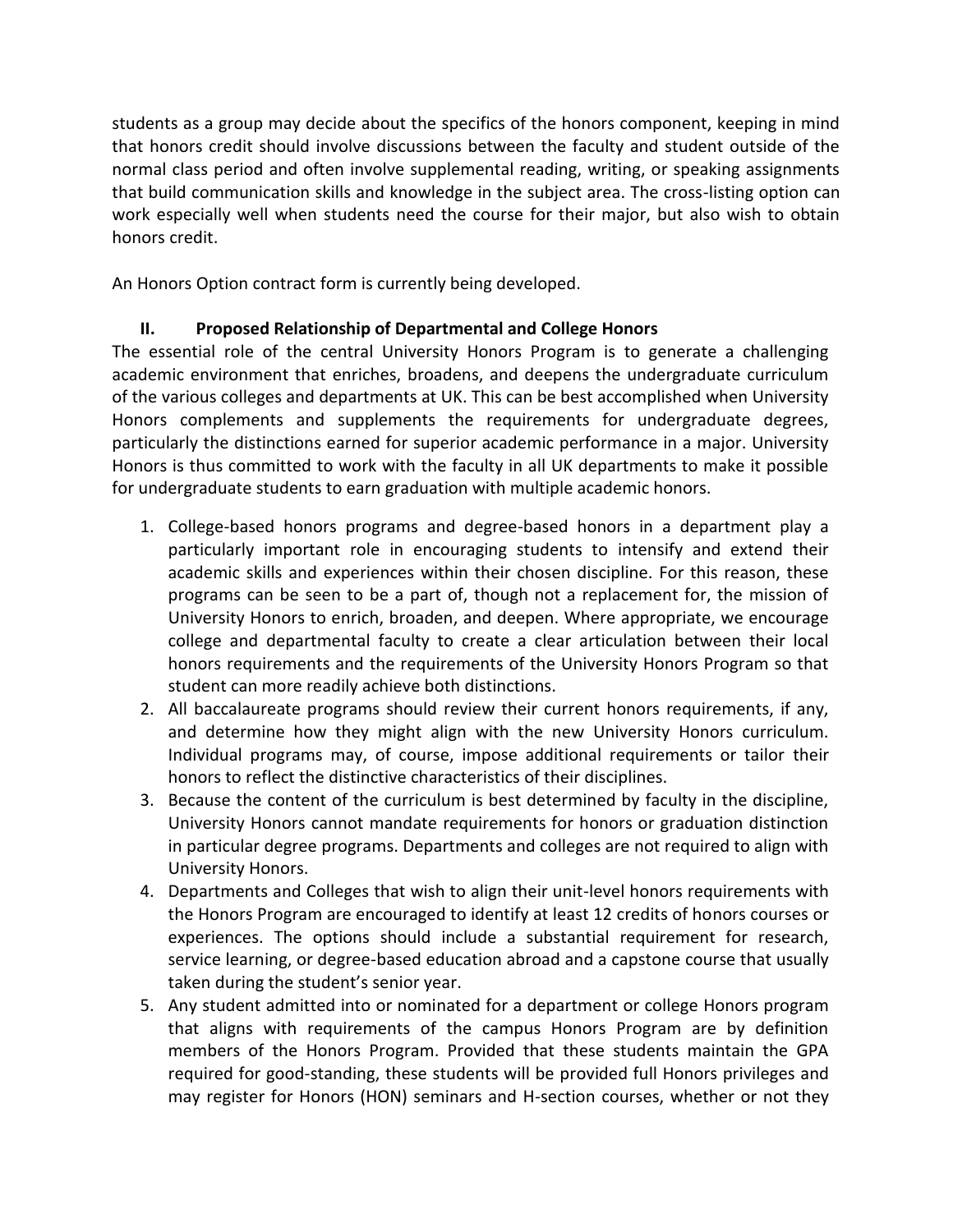were admitted to the Honors College at the time of matriculation. They are eligible to participate in all Honors College activities and organizations. Departments, therefore, are responsible for sending a current list of all students enrolled in their Honors program, preferably at the beginning of each semester.

- 6. The process for implementing these new college/departmental Honors requirements should not be burdensome. Departmental and college Honors programs should be developed by the appropriate faculty, reviewed vetted following the procedures of the unit and College, and submitted for comment and approval by the Honors Program. Once approved, the guidelines should be communicated to the Senate, and published in the University Bulletin. The Honors Program should also be notified in any changes or modifications to keep its advising up-to-date.
- 7. Every department or program that grants an undergraduate degree with honors should appoint an Honors Director or Coordinator, and possibly a standing faculty committee on Honors to advise students; supervise and coordinate faculty/student research; review policy; and act as a liaison to the Honors Program.
- 8. The term "Honors Program" (in capital letters) should be used only for the campus-wide University Honors Program. Departmental or College honors should be identified in a way that clearly differentiates those requirements (e.g. "Departmental honors in Biology").

### *Communication with Students*

The term "Honors Program" (in capital letters and as a "program") should be used only for the campus-wide University Honors Program. Departmental or College honors should be identified in a way that clearly differentiates those requirements (e.g. "Departmental honors in Biology").

The Honors Program staff are responsible for communicating with incoming freshmen and recruits. Any departments or units that wish to communicate with incoming Honors students should coordinate that communication with Honors staff.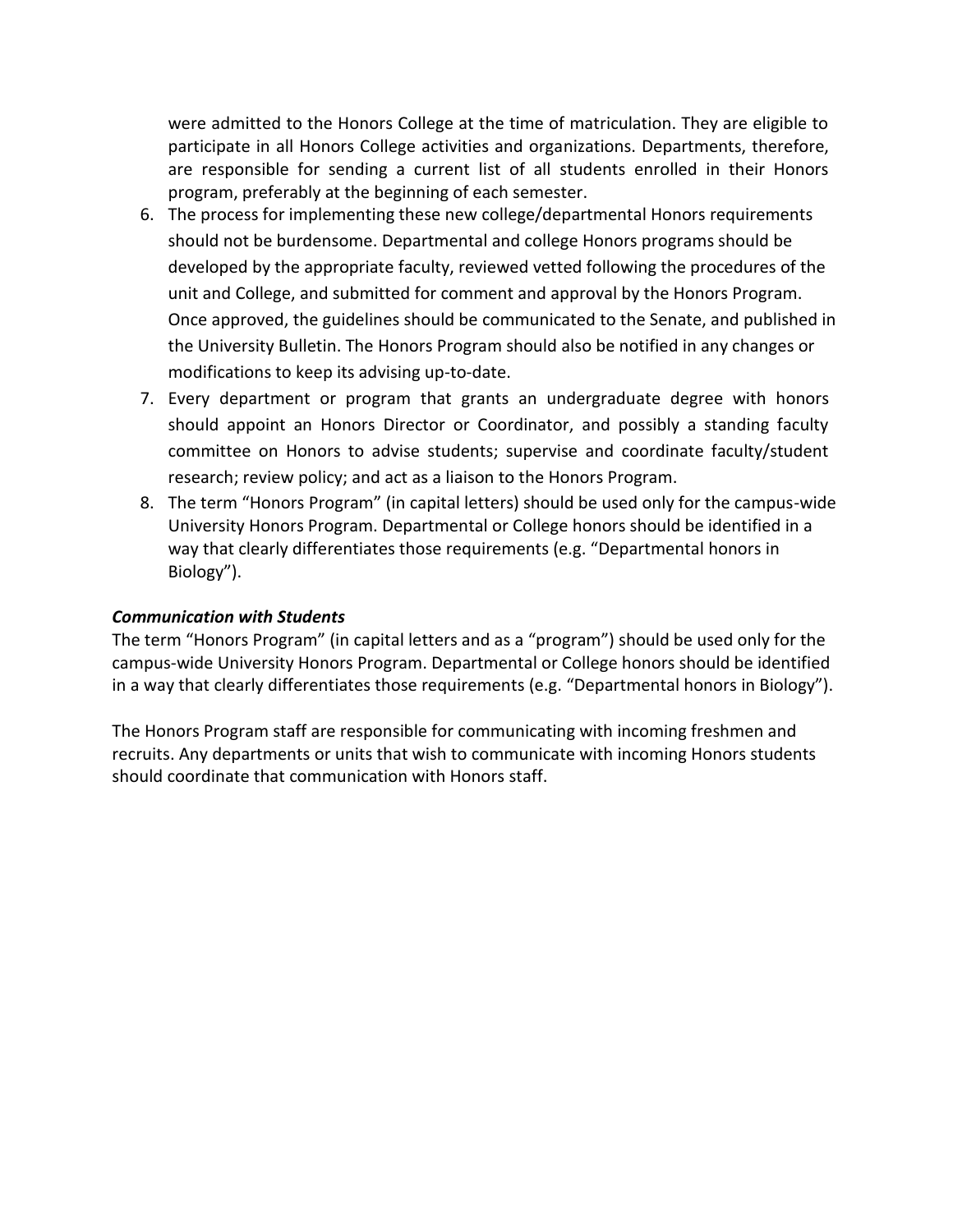### **Clusters or "Constellations" of Courses within Honors**

Unlike previous iterations of Honors, there are no required tracks of courses in the first two years in the new curriculum. This curricular flexibility of the new Honors curriculum will allow students to tailor the classes they take to individual academic interests or, with the assistance of Honors advisors, to explore areas outside their primary field of study. It permits more faculty and more departments to participate in Honors as it is now possible to teach Honors students in-load and through a department's own courses. It means that instead of one or two Honors "tracks" there may be eventually be over 2000 individual Honors "programs," as each student customizes the requirements based on his or her academic interests.

This flexibility, however, also presents challenges to the coherency of the Honors curriculum. It demonstrates the need for more professional advisors who can help keep students on-track by coordinating with advisors in colleges and departments. The curricular flexibility raises the issue of what exactly makes a course an "Honors" offering and how appropriate faculty will be identified to teach them. It brings into question how these courses—potentially spread over many different colleges—provide coherency and how they combine to create and maintain a sense of Honors community. This sense of community is a characteristic that current students and alumni identify as a prized and unique element of their Honors experiences, and therefore something we must work hard to maintain.

Many other research-intensive Universities have adopted honors requirements similar to UK's. While some tie Honors to general education or leave the choice of courses entirely flexible, other universities have sought to provide coherence and community through certificates (e.g. Texas A&M), "commendations" (U. Iowa), and clustered courses tied to living-learning programs. An interesting example of the latter is the University of Maryland which offers LLP's ranging from the general University Honors to more focused Digital Cultures and Creativity, Honors Humanities, Entrepreneurship and Innovation , Integrated Life Sciences.

These types of grouped and linked courses offer UK a way to build coherency and community into its new Honors curriculum. Working with UK faculty, UK should adapt this concept of linked courses in ways that reflect status and mission of the University. In a recent campus-wide communication (August 13, 2012), President Capilouto noted "No university in the state or the region has the full range of liberal arts, professional and science colleges and programs that UK does. A student at UK can walk in any direction for 10 minutes and bump into a world-class scientist, prize-winning writer or outstanding artist." $1$  Our centralized Honors Program can capitalize on this and take advantage of the flexibility of our programmatic requirements by developing clusters or "constellations" of interdisciplinary courses based on the teaching and research interests of the UK faculty. These constellations should be organized around a multidisciplinary theme or topics based on interests already present and well-developed on campus

 $\overline{a}$ 

<sup>1</sup> "Fulfilling our Kentucky Promise: Student Success," [http://uknow.uky.edu/content/fulfilling-our-kentucky](http://uknow.uky.edu/content/fulfilling-our-kentucky-promise-student-success)[promise-student-success](http://uknow.uky.edu/content/fulfilling-our-kentucky-promise-student-success)